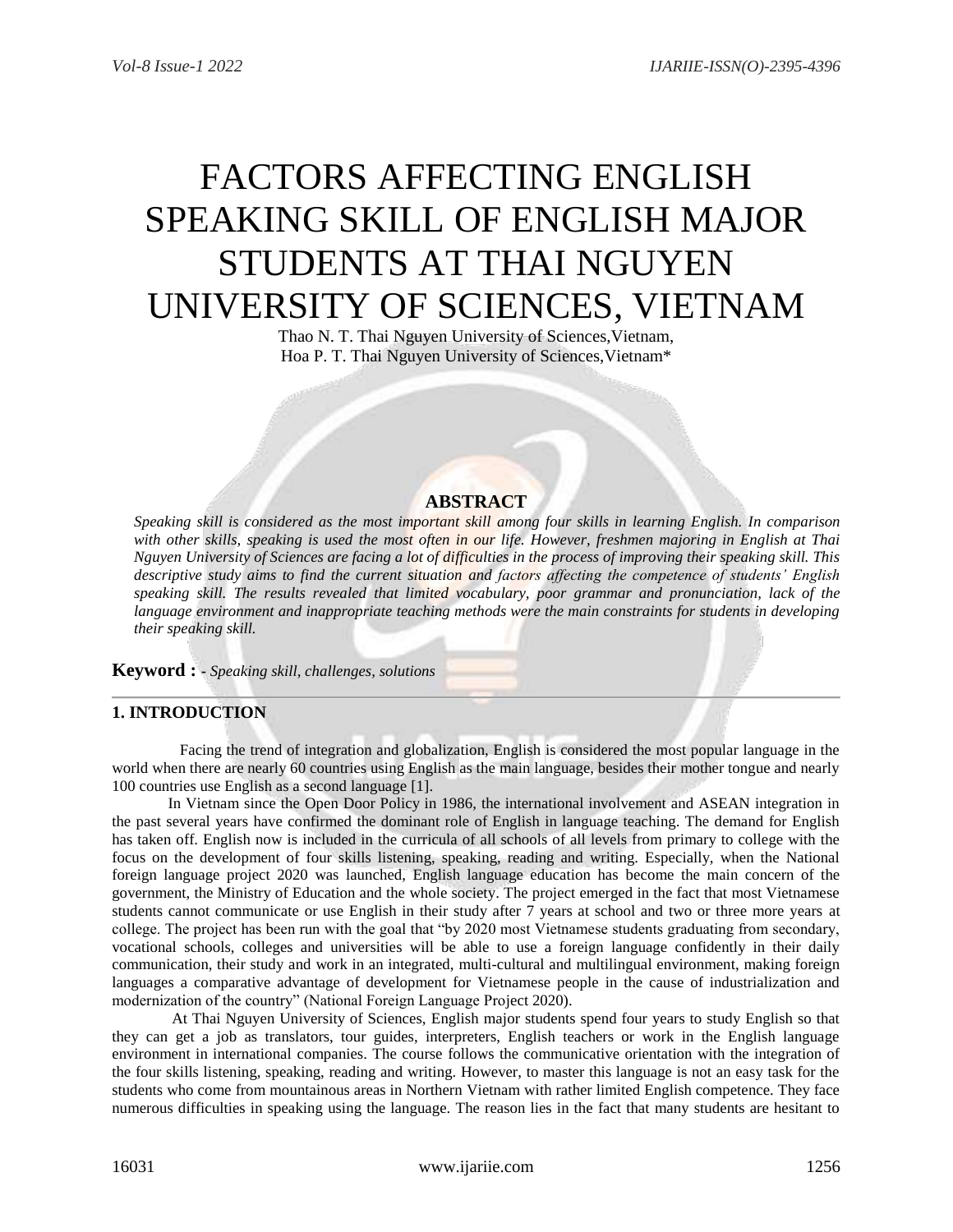communicate with their teachers and classmates in English because they have few opportunities to do so. On the one hand, when students cannot understand the lesson, they are not motivated and become passive in the classroom. On the other hand, better students are sometimes hesitant to help the slow learners since they are not required to do so.

In classrooms, teachers aim at developing their students' abilities to speak, to listen, to read and to write. Speaking occupies the first and foremost place in this order. Brown (1994) also shares the opinions that speaking ability is integrated closely to writing, reading, and listening. So, in language teaching, it is of great importance to emphasize the interrelationship of skill. Also, of all the four macro English skills, speaking skill seems to be the most important skill required for communication (Zaremba, (2006)). Therefore, developing speaking skills for learners is one crucial purpose of language teaching. However, students have a lot of difficulties in this skill such as not knowing how to express their ideas because of the lack of vocabulary and grammar. With all these, students gradually lose their interest and self-confidence in speaking. For teachers, teaching speaking skill is not an easy task because speaking is considered as an interactive process of constructing meaning that involves producing, receiving and processing information *(*Burns & Joyce (1997)). It demands much more than teachers' enthusiasm, which further requires that teachers must be flexible in using appropriate teaching methodology to get students involved and motivated in speaking.

It is in this context that the researcher conducted the study in the hope of identifying factors affecting students' speaking ability and then proposed some suggestions.

#### **2. SUBJECT AND METHODOLOGY**

The descriptive method was used in the study to collect the data related to the current state of students' speaking skill and factors affecting it.

The study was conducted in the College of Sciences, Thai Nguyen University. The College offers 20 fulltime bachelor programs majoring in natural and social sciences. It has 250 fulltime instructors and professors. Every year, the college admits more than one thousand students who mainly come from mountainous provinces in the north of Vietnam.

The subjects of this study were 33 freshmen majoring in English during the second semester of school year 2020-2021 at Thai Nguyen University of Sciences.

A survey questionnaire was distributed to 33 students to gather the data used in the study.

#### **3. FINDINGS**

The following are the findings of the study:

#### **3.1. Student background**

This part indicates the general background information of the respondents, including age, gender, numbers of years spending learning English before university, the purpose and students' current level of English.

#### **3.1.1 Gender distribution**

About the age of respondents, most of them (nearly 64%) are at the age of 19 and 22% are at the age of 18. Among 33 students, females account for 73% while males take up only 27%.

#### **3.1.2 The experience of learning English**

Figure 1 shows the amount of time spent studying English by first-year students majoring in English before entering university.

According to figure 1, most students (76%) have been studying English for 7-10 years before going to university. 18% students have studied English for more than 10 years but 6% participants have spent less than 7 years learning English.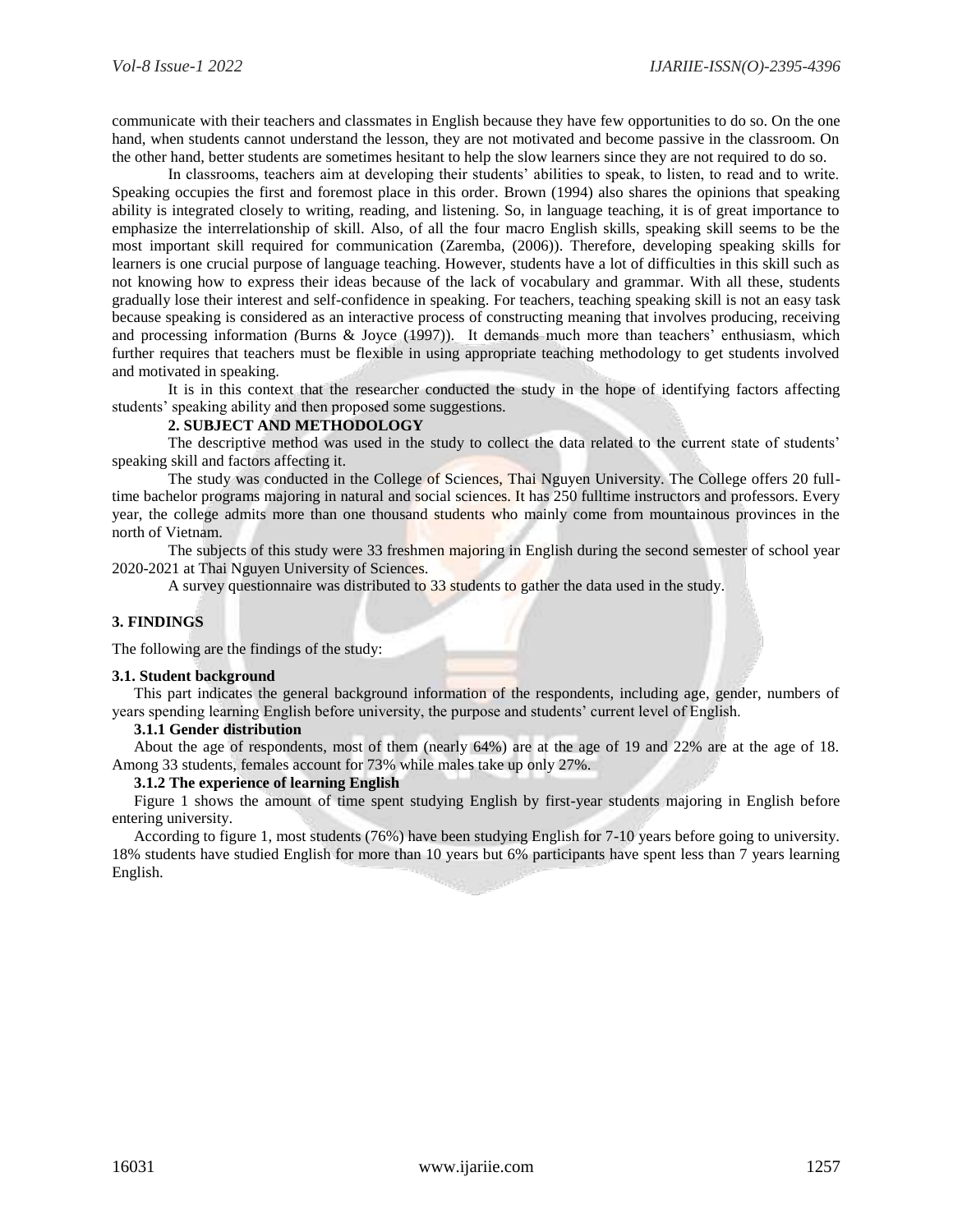

## **Figure 1. Experience of learning English**

## **3.1.3 Students' opinions about the importance of English**

According to Table 1, most of the students with 96,97% stated that English was very important for them while there was a person (3%) who said that the importance of English was not very important. **Table 1. The importance of English**

| <b>Table 1. The importance of English</b> |                    |                    |  |  |  |  |
|-------------------------------------------|--------------------|--------------------|--|--|--|--|
| Answer                                    | Number of students | Percentage $(\% )$ |  |  |  |  |
| Very important                            |                    | 97%                |  |  |  |  |
| Not very important                        |                    | 3%                 |  |  |  |  |
| $\mathbf{r}$ and $\mathbf{r}$ in          |                    |                    |  |  |  |  |

## **3.1.4 The purpose of learning English**

According to Figure 2, 70% of students said that the reason for them to study English was to find a good job with a steady and attractive salary. The second biggest reason was that English was a very interesting subject for those who liked to learn another language as stated by 50% of participants. In addition, 48% of the students agreed that they wanted to learn English to broaden their knowledge and communicate with foreigners, followed by 45% wanted to learn English for entertainment. Other purposes for students to learn English are to look for a chance to study abroad and to serve the development of their hometown as admitted by 33% students. Finally, 15% of them agreed that they learnt English for other purposes.



**Figure 2. The purpose of learning English**

## **3.1.5 Students' assessment about their own abilities in English**

As can be seen in Table 2, when being asked about how students think of their English level, 3 students (9%) admitted that their English was very bad. 13 students (39%) agreed that their English was bad. Another 13 students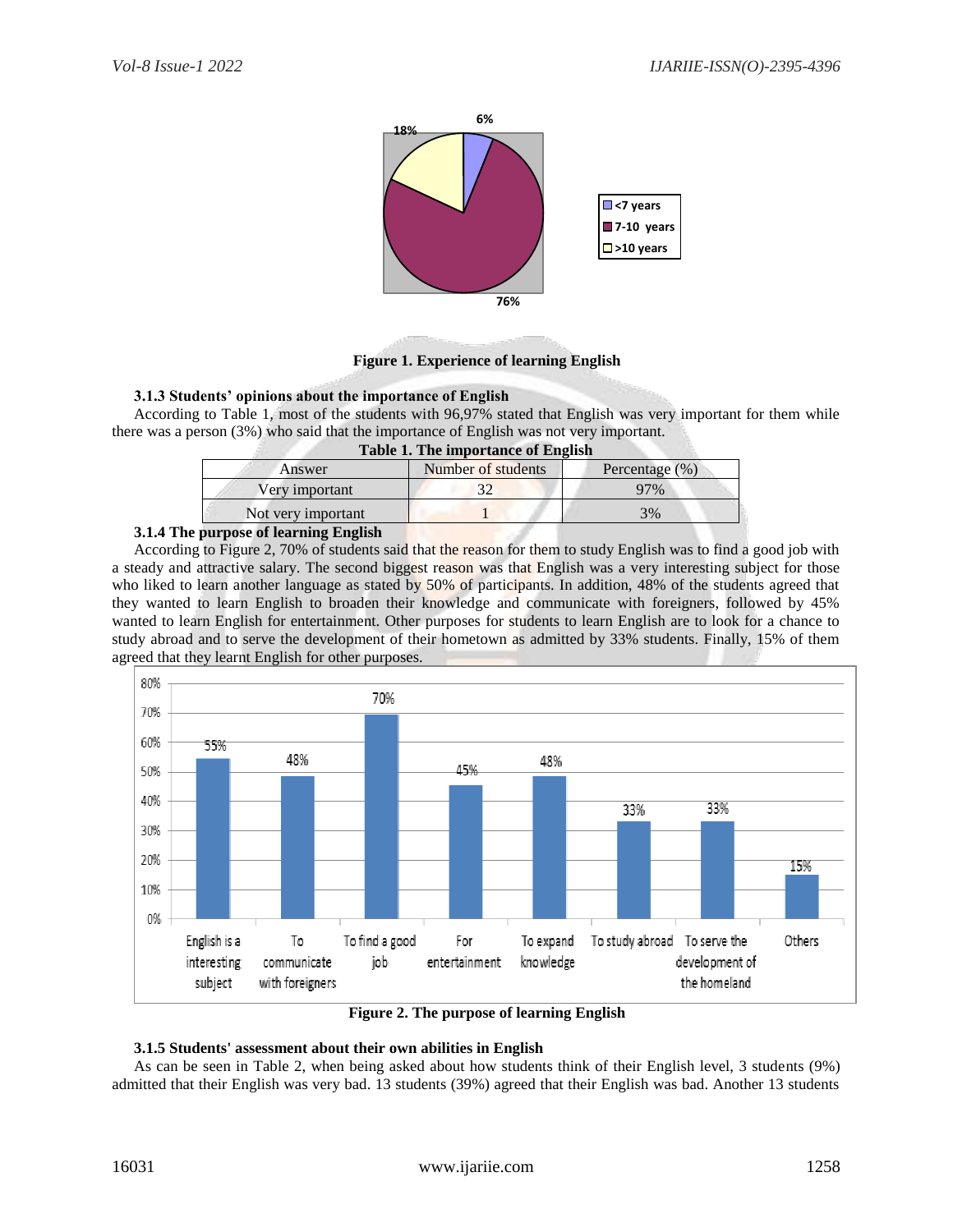stated their English was OK while only 2 students (6%) thought that their level of English was good and another 2 said it was very good.

| THINK THE PLAN AND MODEDIALLY MULTING MILLE OUTLE MULLEUGH |                 |     |                |    |           |  |
|------------------------------------------------------------|-----------------|-----|----------------|----|-----------|--|
|                                                            | Bad<br>Verv bad |     | Good<br>Normal |    | Verv good |  |
| Number of students                                         |                 |     |                |    |           |  |
| $^{(0)}$<br>Percentage                                     | 9%              | 39% | 39%            | 6% | 6%        |  |

| Table 2. Students' assessment about their own abilities |
|---------------------------------------------------------|
|---------------------------------------------------------|

## **3.2 The reality of English speaking skill**

## **3.2.1 Students' most challenging skill**

Figure 3 shows students' most difficult skill. Obviously, many students (51.52%) considered speaking as the most challenging skill, followed by listening with 27.27% students. 18.18% thought reading was the hardest skill while only 3.03% believed that they found writing the most difficult.



**Figure 3. The difficulty level of speaking skill**

## **3.2.2 The importance of English speaking skill**

Table 3 expresses the students' ideas on the importance of the speaking skill. Interestingly, 31 students, accounting for 94%, said that English speaking skill was very important when learning this language. And the remaining 6% of students thought that this skill was normal.

| Table 3. The importance of English speaking skill |                |        |  |
|---------------------------------------------------|----------------|--------|--|
|                                                   | Very important | Normal |  |
| Number of students                                |                |        |  |
| Percentage $(\% )$                                | 94%            | 6%     |  |

## **3.2.3 Perception of the difficulty of speaking skill**

Table 4 shows students' opinions about the difficulty of English speaking skills. Most freshmen majoring in English stated that English speaking skill was difficult for students, with 67% of students choosing to agree, and 9% of students choosing to strongly agree. However, some students didn't agree with this view, with 7 students choosing to disagree (21%) and 3% chose strongly disagree.

| Table 4. I creeption of the unficulty of speaking skill |                |       |          |                |
|---------------------------------------------------------|----------------|-------|----------|----------------|
|                                                         | Strongly agree | Agree | Disagree | Strongly agree |
| Number of students                                      |                |       |          |                |
| Percentage (%)                                          | 9%             | 57%   | 21%      | 3%             |

**Table 4. Perception of the difficulty of speaking skill**

## **3.2.4 The current state of students' English speaking skill**

Figure 4 illustrates students' self-assessment on their speaking skill. According to figure 4, 55% of the surveyed students acknowledged that their English speaking was bad and 15% stated that their speaking skill was very bad.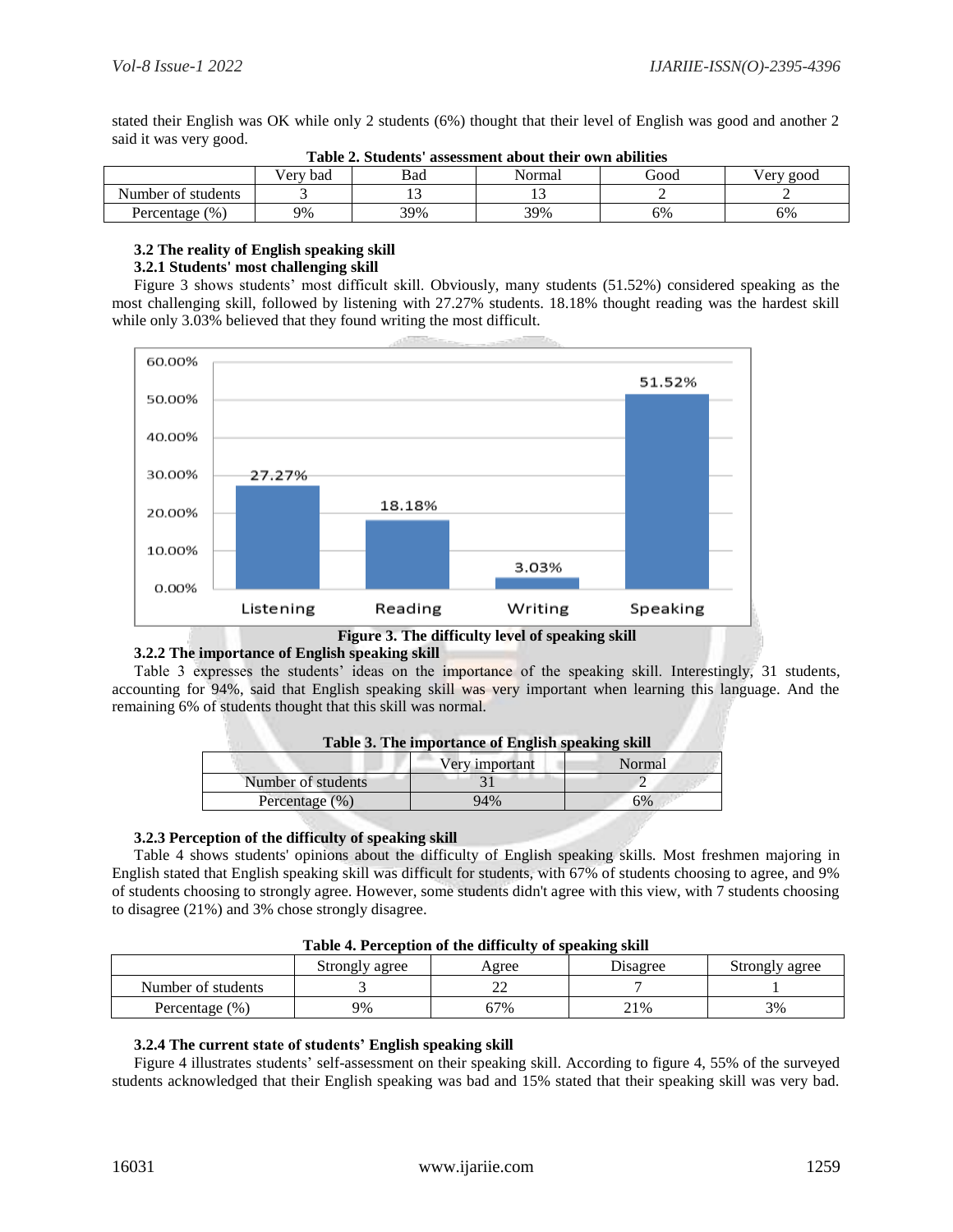Besides, 24% of students assessed their speaking skill at a normal level and only 6% thought they had a good speaking skill.



**Figure 4. The current state of students' speaking skill** 

# **3.2.5 The level of interest in speaking English in class**

Overall, the majority of students said that they liked to speak English in the classroom with 64% as can be seen in Figure 5. Especially, 18% of students answered that they loved to speak English in the classroom. However, a similar proportion (18%) with 6 people did not like this.



**Figure 5: The level of interest in speaking English in class**

# **3.3 Students' investment in speaking skill and learning strategies**

## **3.3.1 Time investment**

Figure 6 illustrated the amount of time that students spend practising their speaking skill in a day. Interestingly, 39% of respondents said that they spent about 30-40 minutes a day speaking English. 36% of students agreed that they spent 10-20 minutes, followed by 15% admitting that they invested 5-10 minutes in speaking English. However, 3 students stated that they didn't spend any time speaking English in a day.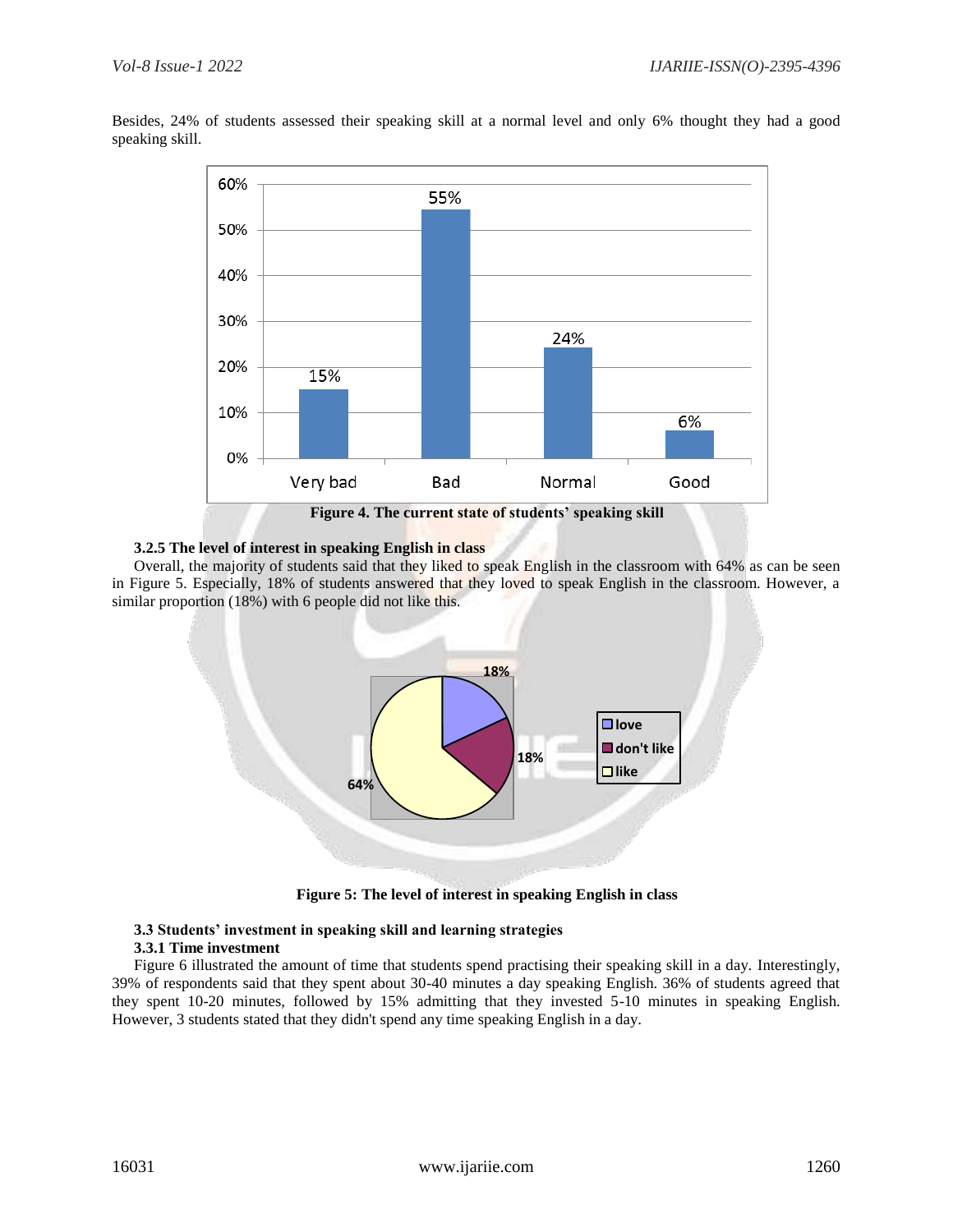

## **Figure 6. Distribution of time to speak English 3.3.2 The ways to practice speaking English**

| Table 5. The ways to improve English speaking skill |                           |                    |  |
|-----------------------------------------------------|---------------------------|--------------------|--|
| <b>Ways of pratising speaking</b>                   | <b>Number of students</b> | Percentage $(\% )$ |  |
| Using some apps on your phone                       | 30                        | 91%                |  |
| Learning from books                                 | 15                        | 45%                |  |
| Communicating with foreigners                       | 10                        | 30%                |  |
| Talking to friends in English                       | 14                        | 42%                |  |
| Joining the English clubs                           |                           | 27%                |  |

Improving English speaking skill for students is not a simple task. In order to speak English well requires students to have appropriate practice methods and form a habit in daily life. Therefore, it will help learners react quickly in all situations.

As shown in table 5, the participants used a variety of ways to practise speaking English speaking. overall, most of the students (91%) chose to use the applications on their phones to practice speaking, followed by learning from books with 45%. Talking to friends in English was also one of the ways that 42% of students used. In addition, there were some other ways such as communicating with foreigners used by 30% of the participants, and joining English clubs used by 27% of them.

## **3.4 Factors affecting speaking skill**

Table 6 below lists the factors affecting the English speaking skill of 33 first-year English major students. According to table 6, 85% of students strongly agreed that limited vocabulary negatively affected their speaking, and 15% of them agreed with this. Most of the students (67%) agreed that lack of grammar knowledge was one of the reasons for their poor speaking skill, and 27% of students strongly agreed with this, but 6% of students did not want to give their ideas. In terms of pronunciation, 82% of participants strongly agreed that their poor English pronunciation affected their speaking skill and 9% of them also agree with that. However, the remaining 9% did not comment on this point. especially, the result of the questionnaire shows that 70% of the students strongly agree that lacking word stress when speaking English was one of causes of being bad at speaking and 30% agreed with this statement.

Besides, 58% agreed that they were unable to express their ideas clearly in English. However, 12% of students disagreed with this and 3% strongly disagreed with the statement. Related to the confidence of speaking English, 12% of students strongly agreed and 30% agreed that lack of confidence was a factor negatively influencing their speaking while 30% did not give their ideas and especially 21% disagreed and 6% strongly agreed with that. Related to the language environment, 51% of students strongly agreed or agreed it was the reason for their poor performance of speaking while only 24% disagreed with that. Interestingly, 51% participants considered unsuitable teaching method as one of the causes of their weak speaking skill; whereas 33% gave opposite ideas about it. Regarding the time spent on speaking at class, 45% of the students agreed that it was not enough while 33% of the participants did not think so.

## **Table 6. Factors affecting speaking skills**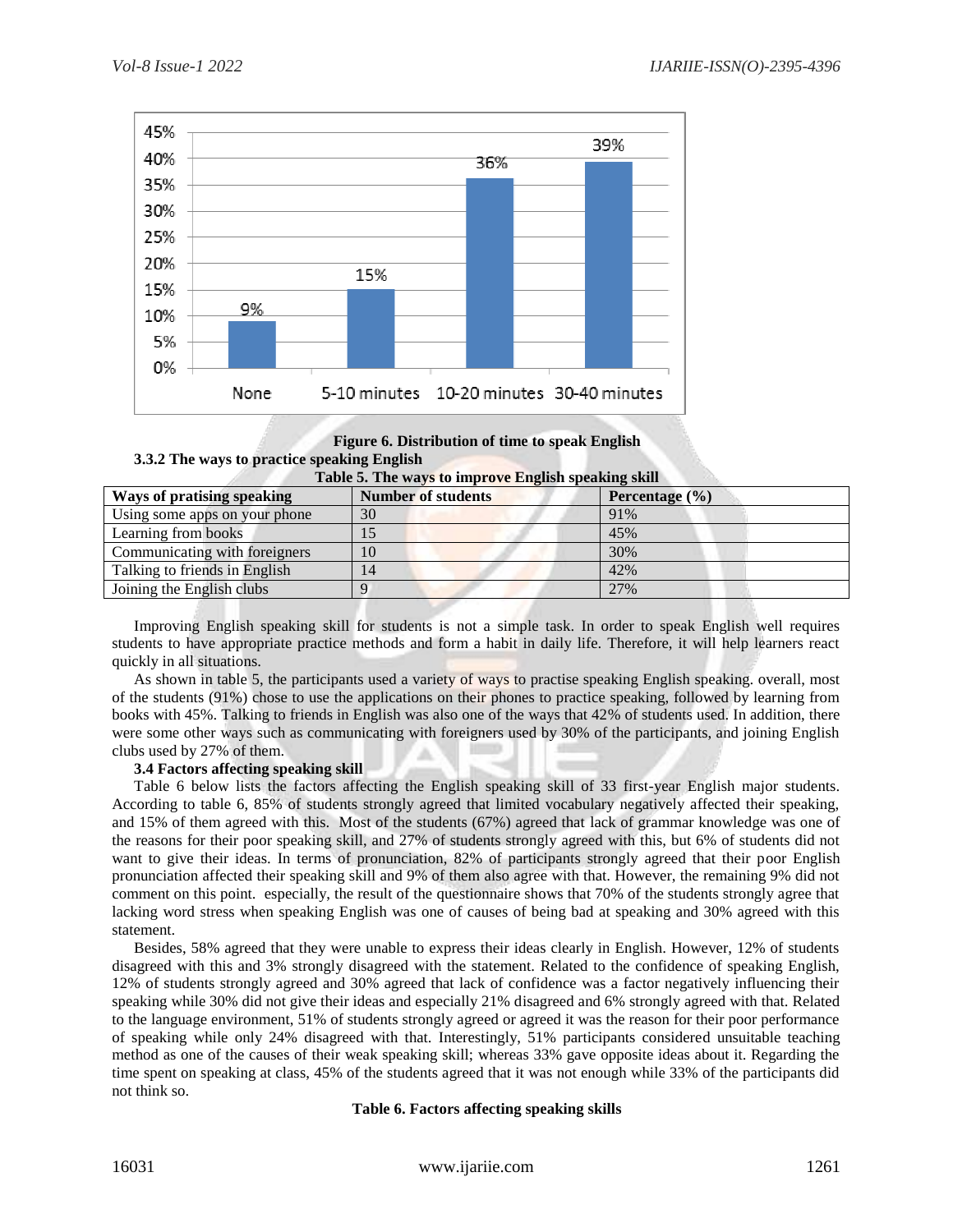|                                                                                                                                                                                                                                                                                                                                                                                                                                                                                                                                                                                                                                                                                                                                                                                                                                                                                                                                                                                                                                                                                                                                                                                                                                                                                                                                                                                                                                                                                                                                                                                                                                                                                                                                                                                                                                                                                                                                                                                                                                                                                                                                                                                                   | Strongly agree  | Agree | No idea | Disagree | Strongly<br>disagree |
|---------------------------------------------------------------------------------------------------------------------------------------------------------------------------------------------------------------------------------------------------------------------------------------------------------------------------------------------------------------------------------------------------------------------------------------------------------------------------------------------------------------------------------------------------------------------------------------------------------------------------------------------------------------------------------------------------------------------------------------------------------------------------------------------------------------------------------------------------------------------------------------------------------------------------------------------------------------------------------------------------------------------------------------------------------------------------------------------------------------------------------------------------------------------------------------------------------------------------------------------------------------------------------------------------------------------------------------------------------------------------------------------------------------------------------------------------------------------------------------------------------------------------------------------------------------------------------------------------------------------------------------------------------------------------------------------------------------------------------------------------------------------------------------------------------------------------------------------------------------------------------------------------------------------------------------------------------------------------------------------------------------------------------------------------------------------------------------------------------------------------------------------------------------------------------------------------|-----------------|-------|---------|----------|----------------------|
| Limited vocabulary                                                                                                                                                                                                                                                                                                                                                                                                                                                                                                                                                                                                                                                                                                                                                                                                                                                                                                                                                                                                                                                                                                                                                                                                                                                                                                                                                                                                                                                                                                                                                                                                                                                                                                                                                                                                                                                                                                                                                                                                                                                                                                                                                                                | 85%             | 15%   |         |          |                      |
| Poor grammar                                                                                                                                                                                                                                                                                                                                                                                                                                                                                                                                                                                                                                                                                                                                                                                                                                                                                                                                                                                                                                                                                                                                                                                                                                                                                                                                                                                                                                                                                                                                                                                                                                                                                                                                                                                                                                                                                                                                                                                                                                                                                                                                                                                      | 27%             | 67%   | 6%      |          |                      |
| Poor pronunciation                                                                                                                                                                                                                                                                                                                                                                                                                                                                                                                                                                                                                                                                                                                                                                                                                                                                                                                                                                                                                                                                                                                                                                                                                                                                                                                                                                                                                                                                                                                                                                                                                                                                                                                                                                                                                                                                                                                                                                                                                                                                                                                                                                                | 82%             | 9%    | 9%      |          |                      |
| Lack of word stress when speaking English                                                                                                                                                                                                                                                                                                                                                                                                                                                                                                                                                                                                                                                                                                                                                                                                                                                                                                                                                                                                                                                                                                                                                                                                                                                                                                                                                                                                                                                                                                                                                                                                                                                                                                                                                                                                                                                                                                                                                                                                                                                                                                                                                         | 70%             | 30%   |         |          |                      |
| Being unable to clearly express ideas in English                                                                                                                                                                                                                                                                                                                                                                                                                                                                                                                                                                                                                                                                                                                                                                                                                                                                                                                                                                                                                                                                                                                                                                                                                                                                                                                                                                                                                                                                                                                                                                                                                                                                                                                                                                                                                                                                                                                                                                                                                                                                                                                                                  | 15%             | 58%   | 12%     | 12%      | 3%                   |
| Inconfidence                                                                                                                                                                                                                                                                                                                                                                                                                                                                                                                                                                                                                                                                                                                                                                                                                                                                                                                                                                                                                                                                                                                                                                                                                                                                                                                                                                                                                                                                                                                                                                                                                                                                                                                                                                                                                                                                                                                                                                                                                                                                                                                                                                                      | 12%             | 30%   | 30%     | 21%      | 6%                   |
| Lack of the language environment                                                                                                                                                                                                                                                                                                                                                                                                                                                                                                                                                                                                                                                                                                                                                                                                                                                                                                                                                                                                                                                                                                                                                                                                                                                                                                                                                                                                                                                                                                                                                                                                                                                                                                                                                                                                                                                                                                                                                                                                                                                                                                                                                                  | 6%              | 45%   | 25%     | 24%      |                      |
| Inappropriate teaching method                                                                                                                                                                                                                                                                                                                                                                                                                                                                                                                                                                                                                                                                                                                                                                                                                                                                                                                                                                                                                                                                                                                                                                                                                                                                                                                                                                                                                                                                                                                                                                                                                                                                                                                                                                                                                                                                                                                                                                                                                                                                                                                                                                     | 3%              | 48%   | 15%     | 21%      | 12%                  |
| Inadequate time for speaking skill at class<br>compared with the other 3 skills                                                                                                                                                                                                                                                                                                                                                                                                                                                                                                                                                                                                                                                                                                                                                                                                                                                                                                                                                                                                                                                                                                                                                                                                                                                                                                                                                                                                                                                                                                                                                                                                                                                                                                                                                                                                                                                                                                                                                                                                                                                                                                                   | 12%             | 33%   | 21%     | 24%      | 9%                   |
|                                                                                                                                                                                                                                                                                                                                                                                                                                                                                                                                                                                                                                                                                                                                                                                                                                                                                                                                                                                                                                                                                                                                                                                                                                                                                                                                                                                                                                                                                                                                                                                                                                                                                                                                                                                                                                                                                                                                                                                                                                                                                                                                                                                                   |                 |       |         |          |                      |
| <b>4. CONCLUSIONS</b><br>Speaking skill was assessed very crucial among the four skills but the most challenging to the students.<br>David Nunan (1995) also believed that speaking was the single most important aspect of learning a second or<br>foreign language, and then the level of success was measured in terms of the ability to carry out a conversation in<br>the language.<br>According to the findings, the majority of the participants agreed that they needed to learn English to be<br>able to find a good job, so the ability of speaking English well is really crucial to them.<br>Although most students believed that they were not good at oral skill, they are interested in speaking<br>English at class. This indicates that the teachers should create a lot of activities to involve students in practising<br>English speaking.<br>The findings revealed that the participants considered limited vocabulary, poor vocabulary and<br>pronunciation, lack of the language environment and inappropriate teaching methods as the main constraints in<br>developing their speaking skill. Therefore, teachers should provide students with a lot of vocabulary and guide them<br>how to learn vocabulary effectively so that they can use the words in context. The students also need to be equipped<br>with basic knowledge of grammar and pronunciation in order to produce sentences and sounds correctly. Obviously,<br>teaching methods should be flexible so that the students are interested in the speaking tasks and the time for<br>speaking activities should be maximized. Last but not least, the language environment is pivotal to improving<br>speaking and listening skills. Unal and Ilhan (2017) illustrated in their research that little contact<br>with foreign language speakers and lack of support outside class were constraints in English learning in Turkey.<br>Thus, the teachers should create as many opportunities as they can to help students use the language in real contexts.<br>Outdoor activities such as English clubs or exchange activities with foreigners could be useful for them to improve<br>their oral competence. |                 |       |         |          |                      |
| 5. ACKNOWLEDGEMENT                                                                                                                                                                                                                                                                                                                                                                                                                                                                                                                                                                                                                                                                                                                                                                                                                                                                                                                                                                                                                                                                                                                                                                                                                                                                                                                                                                                                                                                                                                                                                                                                                                                                                                                                                                                                                                                                                                                                                                                                                                                                                                                                                                                |                 |       |         |          |                      |
| I hereby acknowledge Thai Nguyen University of Sciences for allowing me to conduct the study. I would like to<br>express my sincere thanks to all the students of the university for their participation the questionnaire.                                                                                                                                                                                                                                                                                                                                                                                                                                                                                                                                                                                                                                                                                                                                                                                                                                                                                                                                                                                                                                                                                                                                                                                                                                                                                                                                                                                                                                                                                                                                                                                                                                                                                                                                                                                                                                                                                                                                                                       |                 |       |         |          |                      |
| <b>6. REFERENCES</b>                                                                                                                                                                                                                                                                                                                                                                                                                                                                                                                                                                                                                                                                                                                                                                                                                                                                                                                                                                                                                                                                                                                                                                                                                                                                                                                                                                                                                                                                                                                                                                                                                                                                                                                                                                                                                                                                                                                                                                                                                                                                                                                                                                              |                 |       |         |          |                      |
| [1] English - Solutions for the period of international integration: https://dantri.com.vn/tin-tuyen-sinh/tieng-anh-giai-<br>phap-cho-thoi-ky-hoi-nhap-quoc-te-20160227091516501.htm<br>[2] Brown, H. D. 1994. Teaching by Principles-An Interactive Approach to Language Pedagogy. Prentice Hall<br>Regents<br>[3] Zaremba, A. J. 2006. Speaking professionally. Canada: Thompson South-Western.                                                                                                                                                                                                                                                                                                                                                                                                                                                                                                                                                                                                                                                                                                                                                                                                                                                                                                                                                                                                                                                                                                                                                                                                                                                                                                                                                                                                                                                                                                                                                                                                                                                                                                                                                                                                 |                 |       |         |          |                      |
| 16031                                                                                                                                                                                                                                                                                                                                                                                                                                                                                                                                                                                                                                                                                                                                                                                                                                                                                                                                                                                                                                                                                                                                                                                                                                                                                                                                                                                                                                                                                                                                                                                                                                                                                                                                                                                                                                                                                                                                                                                                                                                                                                                                                                                             | www.ijariie.com |       |         |          | 1262                 |

## **4. CONCLUSIONS**

# **5. ACKNOWLEDGEMENT**

# **6. REFERENCES**